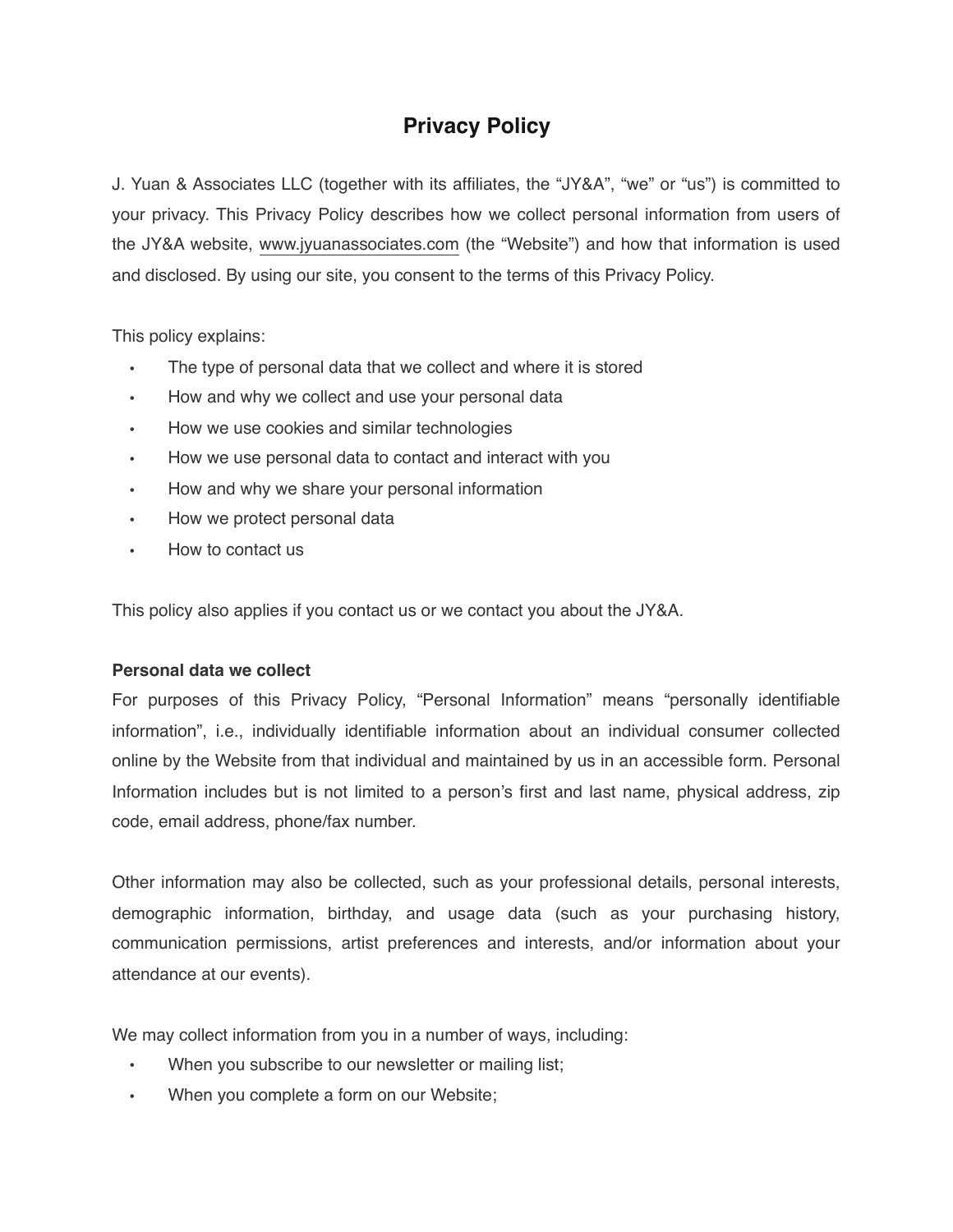- When you submit your email address or enter other information on our Website;
- When you create/update an account with the JY&A;
- When you contact the JY&A for any reason;
- When you communicate with us via third party social media sites; and
- When you make a purchase. As part of the buying/selling process, we will collect your full name, billing and shipping addresses, email address, phone number, and potentially other information.

When you browse our Website, we may collect:

- Information on your online browsing behavior:
- Information about the devices/browsers you have used (such as your IP address, reference site domain name, operating system, browser type, and date and time of visit);
- Other data collected by cookies and related tracking technologies (such as the searches you conduct, queries you make, links you click, purchases you make, and third party websites you have visited or visit later); and
- Location data.

When you contact us or we contact you, we may collect:

- Details of the emails and other digital communications we send to you that you open, including any links in them that you click on and the links that you then visit on our **Website**
- Details of such correspondence

Some of our email communications to you may include a "click-through URL" linked to a particular page on the Website. By clicking on such URL, you will automatically enter our Website and we may collect information relating to the "click-through". You may avoid having this information collected by not clicking on URL links in our email communications.

We may collect aggregate information regarding user behavior to measure interest in and use of our Website. Aggregate information is non-personally identifiable and/or anonymous information about you, such as age, gender, types of products purchased, pages you access most frequently or search terms you enter. Aggregate information is used in a collective manner, and no single person can be identified by the compiled information. For example, the number of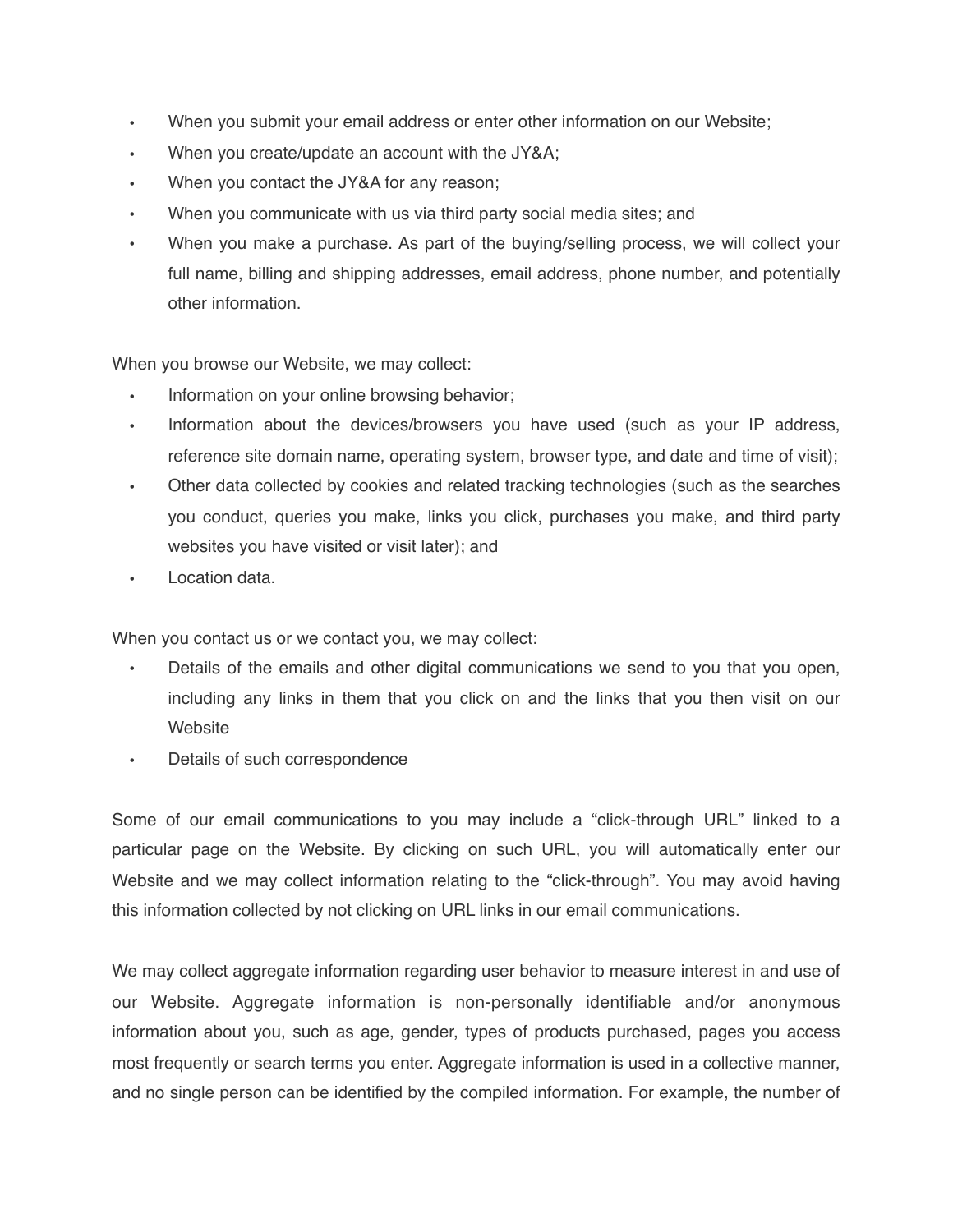people who visit our Website who live in a particular city is aggregate information that does not personally identify a specific user. Aggregate information may be used to determine patterns and produce demographic reports that do not describe or identify any individual user.

# **How we use your personal data**

We collect, store and process your personal data to improve your experience with the JY&A and provide the goods and services you require.

Uses made of the information we collect:

- For administration and maintenance of the Website;
- To understand and meet your needs and preferences;
- To provide you with the information that you have requested from us (such as newsletters, email announcements or other information);
- To provide you with information and updates about the JY&A that we feel may interest you;
- To assess and improve the effectiveness of the content of our marketing emails;
- To manage and develop our business and operations;
- To process purchases;
- To respond to queries raised by you and provide customer service;
- To carry out obligations arising from contracts entered into between you and us;
- To ensure compliance with our terms of use;
- To comply with legal obligations or for the protection and enforcement of legal rights; and
- In connection with any sale of our business or assets.

# **Contact and interaction with you**

If you sign up for our email communications or complete a form on our Website, you are giving us permission to store data about you and interact with you to provide the information you requested. Contact can take place over the phone, email, by mail or through social media.

- To help us better understand the information you would like to receive, you can always update your email marketing preferences
- To unsubscribe from receiving future marketing emails, you can follow the instructions at the bottom of each email and we will promptly remove you from all bulk correspondence,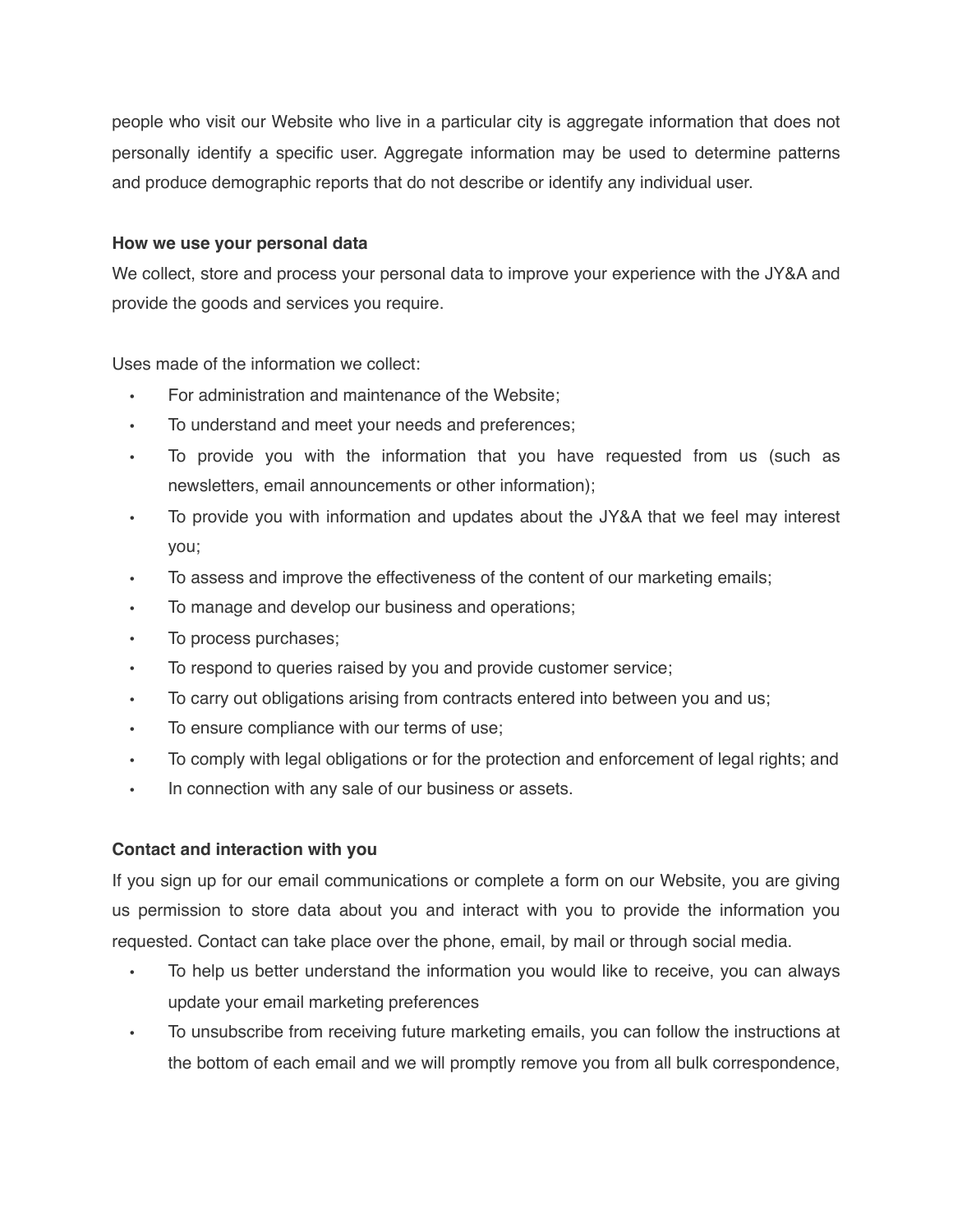although you may receive emails from individuals. Please contact us using the details below if you would like to be removed from ALL correspondence from the JY&A.

In some, but not all, instances the Website, software services associated with the Website and third parties collecting information through the Website may follow certain Do Not Track signals or similar mechanisms that provide consumers the ability to exercise choice regarding the collection of personally identifiable information about an individual consumer's online activities over time and across third party websites or online services.

### **Sharing personal data**

We will never sell or trade your Personal Information to outside parties. If we sell artwork to you, we share the invoice with the artist for their records.

We may share information with any associated companies or service providers who assist us in operating our Website, conducting our business or serving our users, so long as those parties agree to keep this information confidential. We may also release information when its release is appropriate to comply with the law. Occasionally, we are requested by law enforcement and government agencies to share Personal Information, and we reserve the right to comply if lawfully requested or required.

We may work with third parties in the provision of some of our services and it may be necessary for us to share your information with them in order to provide those services. Upon request, and when relevant, we will provide details of which third parties we work with.

We may also use third parties, including but not limited to certain advertising intermediaries, to collect your Personal Information and information regarding your online behavior for the purpose of behavioral tracking and Interest-Based Advertising. Such advertising intermediaries may include advertising networks, advertising exchanges, ad-serving vendors, analytics providers, data brokers, re-targeters, re-marketers and/or market researchers.

In addition, our Website may use Google Analytics to help us learn about who visits our site and what pages are being looked at.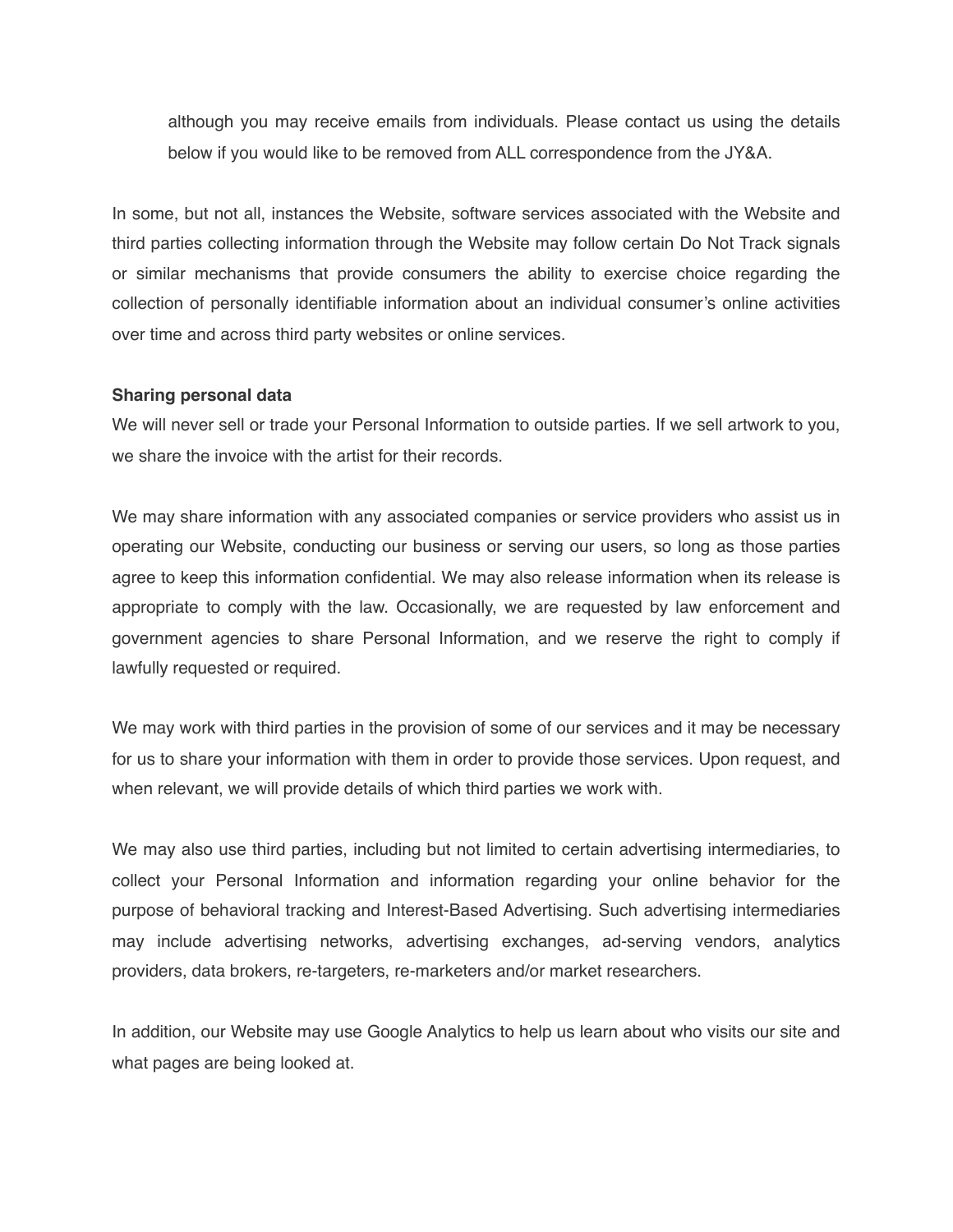# **Cookies and similar technologies**

Cookies are small data files that allow a website to collect and store a range of data on your desktop computer, laptop or mobile device. We use cookies and similar technologies (e.g., tags) on our Website to distinguish you from other users, helping us to personalize and improve your experience of our Website and the JY&A.

We use cookies for various purposes, including:

- Understand how our Website is being used, for example, by telling us if you get an error message when you browse;
- Understand and save your preferences and contact details so you do not have to submit this information twice;
- Measure the effectiveness of our marketing communications, for example by telling us if you have opened a marketing email that we have sent you;
- Help us compile data about site traffic and site interaction so that we can offer better site experiences and tools in the future. We may use trusted third-party services, like Google Analytics, that track this information on our behalf. Some cookies are necessary so you should not disable these if you want to be able to use all the features of our Website. You can disable cookies but this may affect your full experience of the website.

# **How we protect your data**

We implement a variety of security measures to maintain the safety of your Personal Information, which may include:

- We use computer firewalls and physical, electronic and procedural safeguards in connection with the collection, storage and disclosure of personal data
- We use Malware scanning. Our Website is scanned on a regular basis for security holes and known vulnerabilities in order to make your visit to our site as safe as possible
- All communications between your browser and our Website are encrypted
- Your personal information is contained behind secured networks and is only accessible by a limited number of employees who have special access rights to such systems and who are required to keep the information confidential

While we take appropriate technical and organizational measures to safeguard your personal data, we cannot guarantee the security of the data you transmit to the Website or to us by email.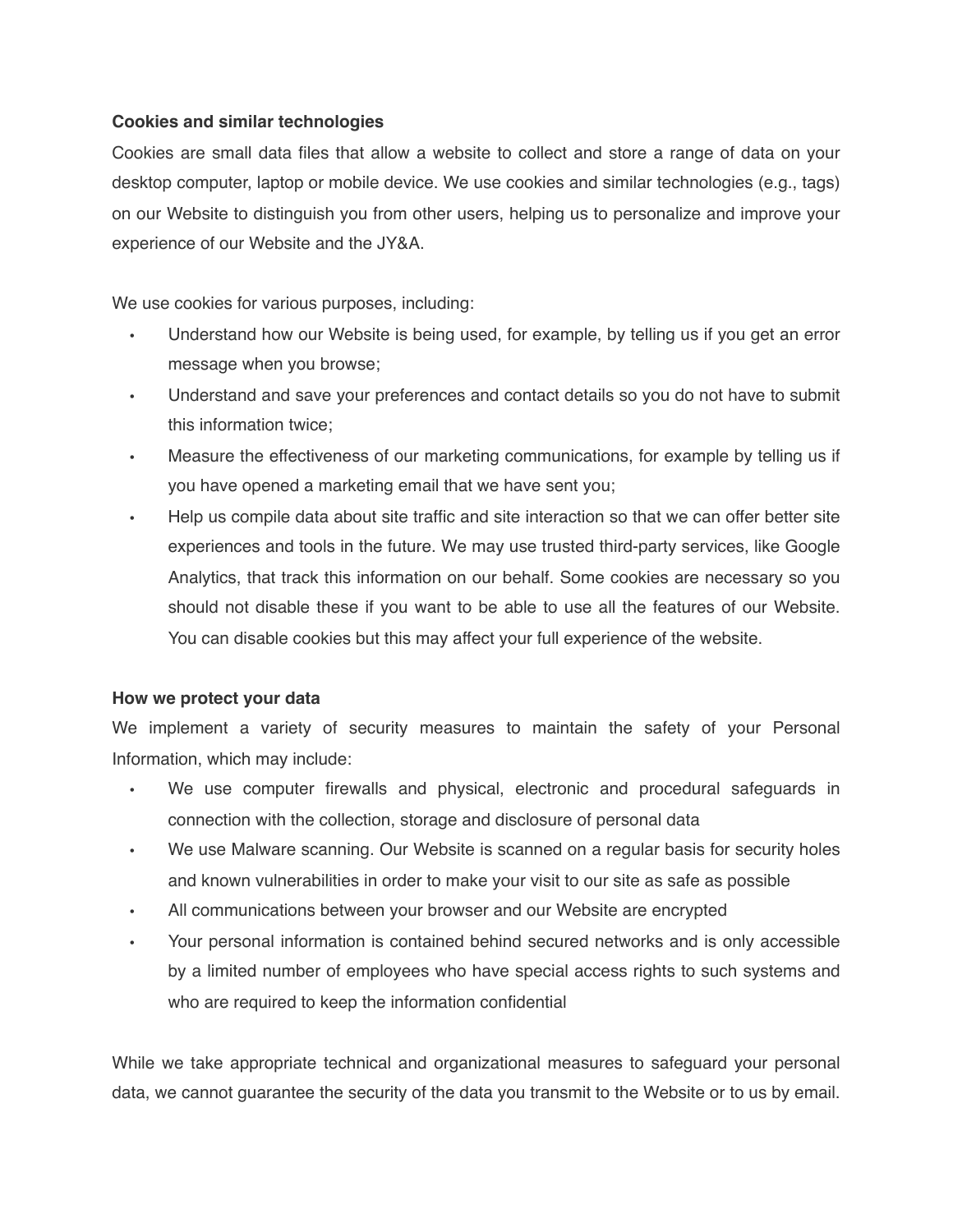Once we have received your information, we will store it in electronic and physical records maintained by us and use strict procedures and security features to prevent unauthorized access.

#### **Your California Privacy Rights**

If you are a California resident, the processing of certain personal data about you may be subject to the California Consumer Privacy Act ("CCPA") and other applicable California state privacy laws. Beginning January 1, 2020, the CCPA gives you certain rights with respect to the processing of your Personal Information. This section provides additional privacy disclosures and informs you of key additional rights as a California resident.

Right to Know Request:

Under the CCPA, you have a right to request information about our collection, use, and disclosure of your personal information over the prior 12 months, and ask that we provide you with the following information:

- Categories of and specific pieces of Personal Information we have collected about you.
- Categories of sources from which we collect Personal Information.
- Purposes for collecting, using, or selling Personal Information.
- Categories of third parties with which we share Personal Information.
- Categories of Personal Information disclosed about you for a business purpose.

- If applicable, categories of Personal Information sold about you and the categories of third parties to which the Personal Information was sold, by category or categories of Personal Information for each third party to which the Personal Information was sold.

To make a verifiable request for information about the Personal Information we have collected about you, please email us at [info@jyuanassociates.com](mailto:info@jyuanassociates.com?subject=CCPA%20-%20Personal%20Info%20Request).

Right to Delete Request:

Under the CCPA, you also have a right to request that we delete personal information, subject to certain exceptions. You may exercise your right to delete by emailing us at [info@jyuanassociates.com](mailto:info@jyuanassociates.com?subject=CCPA%20-%20Personal%20Info%20Request). Once your request is verified and we have determined that we are required to delete that information in accordance with applicable law, we will delete your Personal Information accordingly. Your request to delete your Personal Information may be denied if it is necessary for us to retain your information under one or more of the exceptions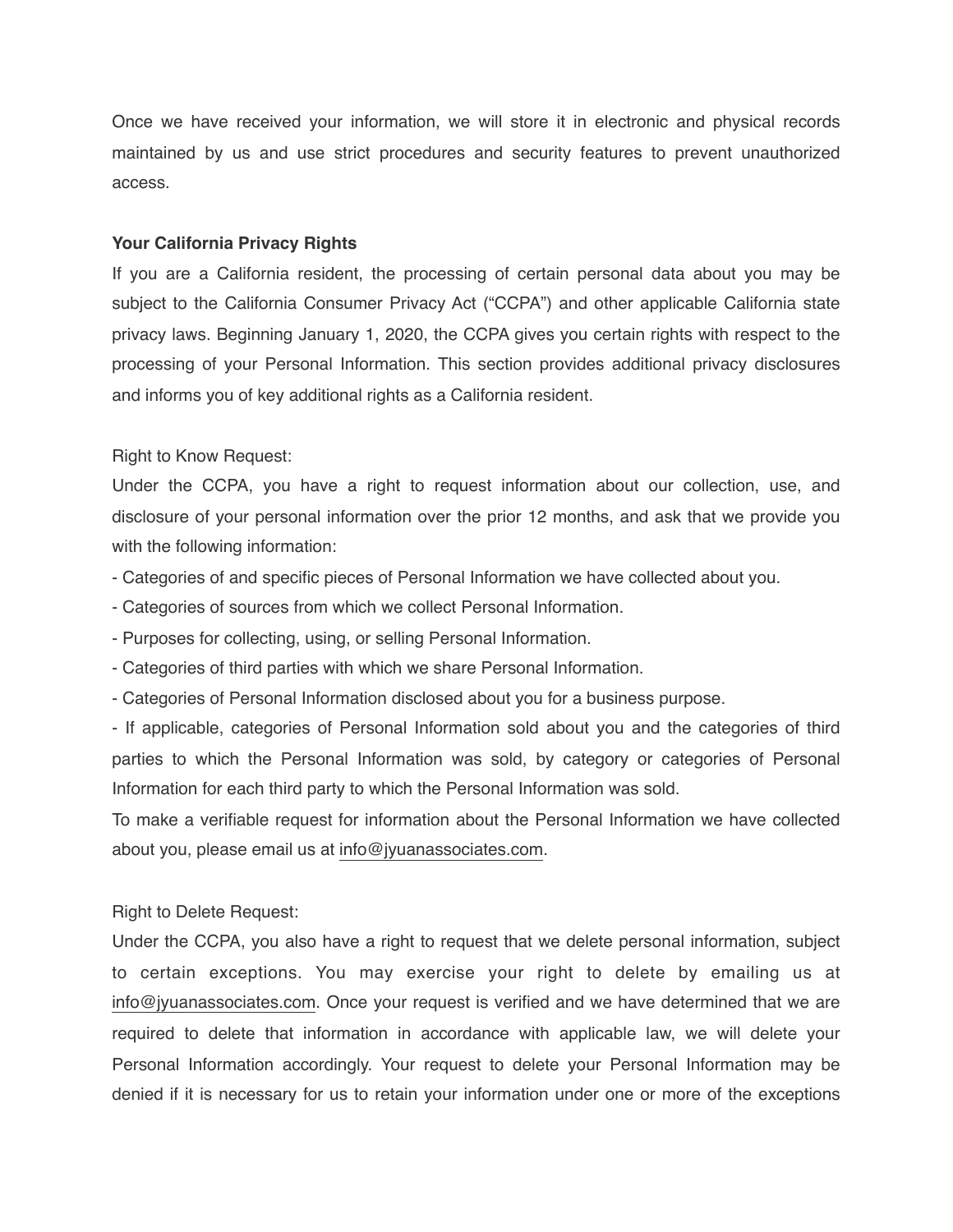listed in the CCPA. Please note that a record of your deletion request may be kept pursuant to our legal obligations.

#### Household Requests:

We do not knowingly collect household data. If all the members of a household makes a Right to Know or Right to Delete request, we will respond as if the requests are individual requests.

#### General Requests under CCPA:

You may make a verifiable consumer request related to your Personal Information twice per 12 month period. We will not discriminate against you for exercising any of your rights under the **CCPA** 

### Requests made through Agents:

You may designate, in writing or through a power of attorney document, an authorized agent to make requests on your behalf to exercise your rights. Before accepting such a request from an agent, we will require that the agent provide proof you have authorized them to act on your behalf, and we may need you to verify your identity directly with us.

#### Disclosures of Personal Information for a Business Purpose:

In the last 12 months, we may have disclosed certain Personal Information (e.g., username; display name; email address; billing information and history; business information, if applicable) to third party recipients for one or more business purposes.

#### California Privacy Rights under the "Shine the Light" Law:

Pursuant to California Civil Code Section 1798.83, California residents may request certain information regarding our disclosure of Personal Information to third parties for their direct marketing purposes. To make such a request, please write to us at [info@jyuanassociates.com](mailto:info@jyuanassociates.com?subject=CCPA%20-%20Personal%20Info%20Request).

#### Children under age of 13

Our Website is a general audience website and is not directed to or intended for children under eighteen (18) years of age. We do not knowingly collect or maintain any Personal Information from children under 18. No one under age 18 may provide any information to us via any means.